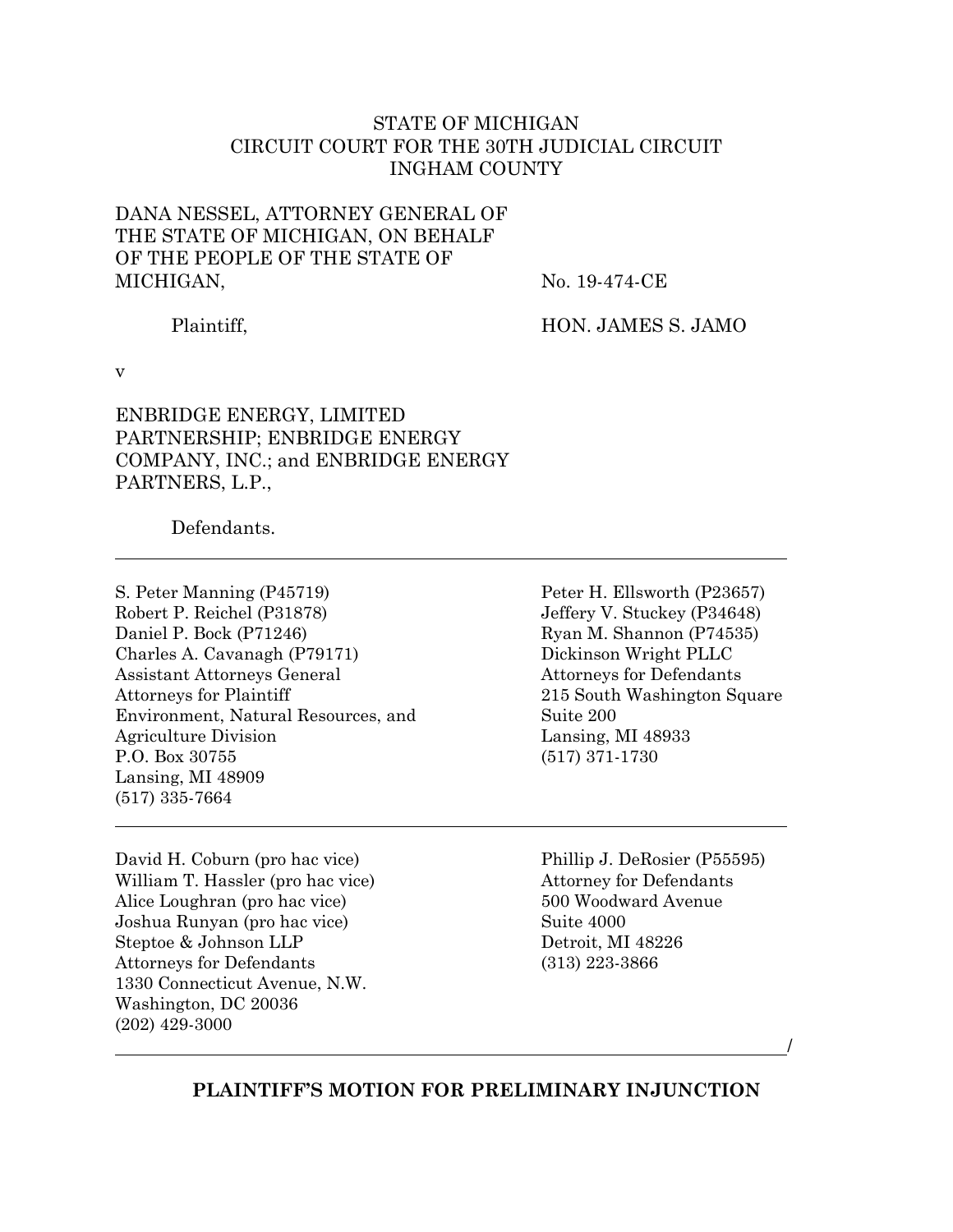The Plaintiff, Dana Nessel, Attorney General of the State of Michigan, on behalf of the people of the State of Michigan, brings this motion for a preliminary injunction pursuant to MCR 3.310(A).

For the reasons set forth in the brief in support of this motion, the Attorney General respectfully requests that the Court:

A. Enter a preliminary injunction requiring the Defendants to perform the following actions:

1. Immediately provide the State of Michigan any and all information in their possession related to the nature, extent, and cause(s) of newlydiscovered damage to the Line 5 dual pipelines and their supporting infrastructure in the Straits of Mackinac first reported to the State on June 18, 2020, including without limitation all inspection reports, photographs, unedited video recordings, engineering evaluations, and the basis for Enbridge's conclusion, if any, that it was or is reasonably prudent to re-start either pipeline;

2. Preserve the status quo by ceasing operation of both legs of the dual pipelines until the State of Michigan can conduct a full review of the information with the assistance of independent experts, and Enbridge affirmatively establishes that it is reasonably prudent to resume their operation; and

B. Grant the Attorney General other relief as the Court finds appropriate and just.

Respectfully submitted,

Dana Nessel Attorney General